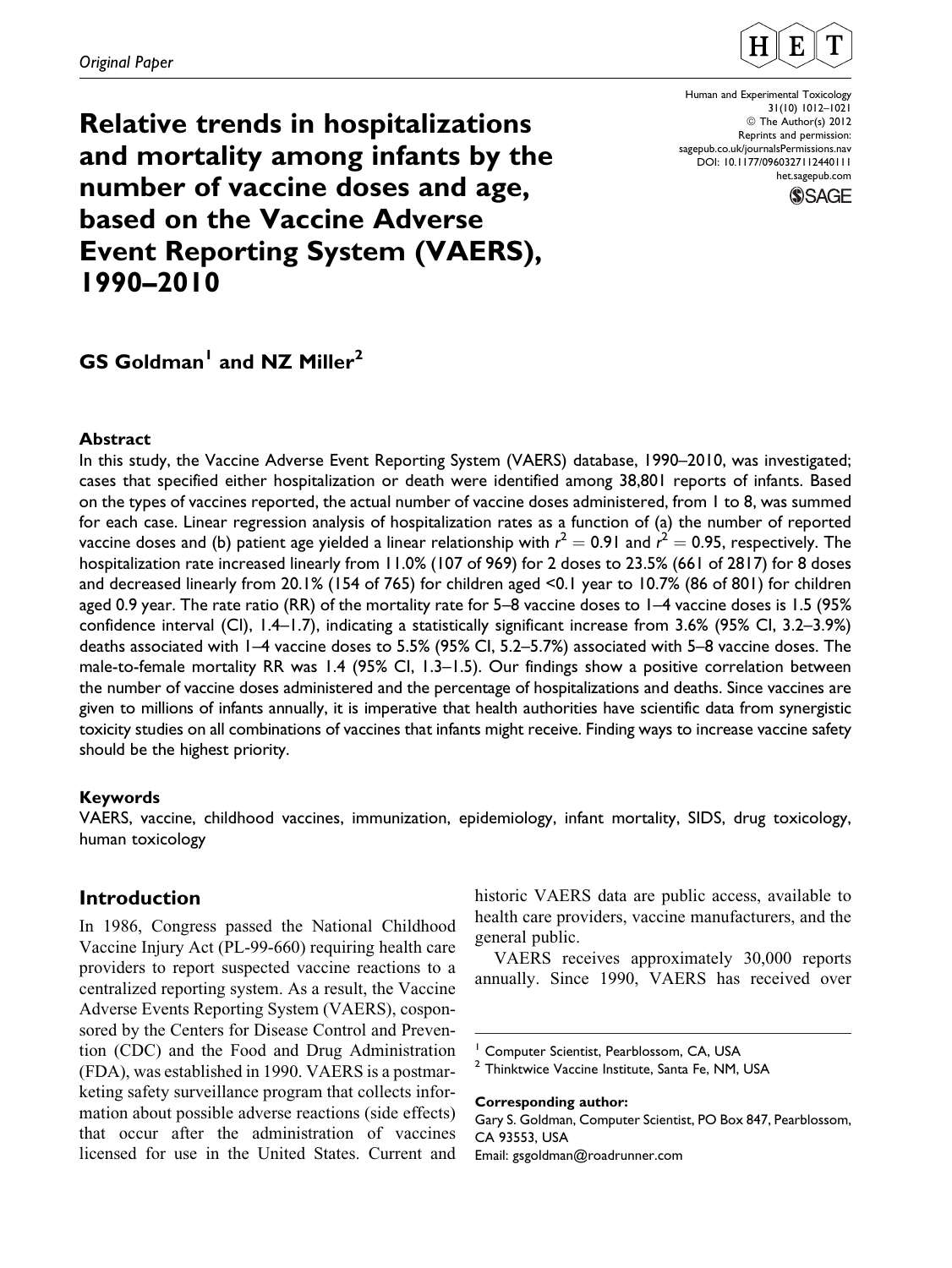



Figure 1. Distribution of infant cases reported to Vaccine Adverse Event Reporting System (VAERS) by year, 1990– 2010. Note: 1990 was a partial year of VAERS reporting.

350,000 reports, most of which describe mild side effects, such as fever and local reactions. About 13% of all reactions are classified as serious, involving life-threatening conditions, hospitalization, permanent disability, or death. By monitoring such events, VAERS helps to identify unusual patterns of reports and important safety concerns.

Several factors could contribute to whether an infant will have an adverse reaction to vaccines, including a genetic predisposition, illness (which may be a contraindication to vaccine administration), quality of vaccines (which can vary by manufacturing methods), and sensitivity to one or more vaccine components. Some infants might be more likely to experience an adverse reaction due to biochemical or synergistic toxicity associated with concurrent administration of multiple vaccines. Yet, studies have not been conducted to determine the safety (or efficacy) of administering multiple vaccine doses during a single physician visit based on the CDC's recommended vaccine schedule.

To explore the correlation between the total number of vaccine doses administered and serious adverse events reported, a statistical analysis was performed. Cases that specified either hospitalization or death were identified among infants, defined as children aged <1 year, for whom reports were filed in the VAERS database from 1990 through the end of 2010. Based on the quantity and types of vaccines reported, the actual number of vaccine doses was summed for each case. Thus, relative trends in reported hospitalization and mortality rates as a function of the number of vaccine doses and age could be investigated.

## Methodology

VAERS is a national passive reporting system managed by the CDC and FDA—agencies of the US Department of Health and Human Services. VAERS reports are filed by vaccine manufacturers  $(37\%)$ , health care providers  $(36\%)$ , state immunization programs (10%), vaccine recipients or their parent/guardians (7%), and other sources (10%). Each report includes information about the patients' demographics, vaccine/vaccines administered, and symptoms related to their adverse event. The public access VAERS database, 1990 through 2010, was downloaded from the Internet (http://vaers.hhs.gov/ data/data) on April 20, 2011, as comma-separated value (CSV) files (Figure 1). Records associated with 1990 were incomplete, containing only about 20% of the cases typically represented by each subsequent full year's report. Foreign reports in the nondomestic VAERS database were not considered.

Of the total 327,331 cases contained in the downloaded VAERS files, 28,707 (8.7%) cases specified no age and another 10 cases (0.003%) specified an age of 100 years or older and thus were discarded. One VAERS case showed 0 vaccines, but this was corrected to indicate receipt of measles, mumps and rubella (MMR) vaccine (counted as 3 vaccine doses). Thus,  $298,614$  (91.2%) case reports of individuals aged <100 years were imported. Of these 298,614 total case reports, there were 39,082 (13.1%) infant cases. Of these, the cumulative 281 (0.7%) VAERS cases reporting 9 or more vaccine doses concurrently were insufficient to yield statistically significant results, especially when further stratified by age, and were therefore excluded from analysis. Thus, 38,801  $(99.3\%)$  infant cases receiving fewer than 9 vaccine doses concurrently were available for the various analyses performed with respect to hospitalization and mortality rates. The distributions by year of the total number of reported hospitalizations (6279) and deaths (1881) are shown in Figure 2.

A Web-based (online) program (available at www.medicalveritas.com/vaers.php) was written (in HTML, Javascript, and PHP) to convert all specified vaccines for any given case to the equivalent number of doses (i.e., DTaP is administered with one injection but contains three separate vaccine doses for diphtheria, tetanus, and pertussis; Table 1). The data were then analyzed by inspecting the age of each case, summing the dose equivalents for each vaccine specified to obtain the total number of vaccine doses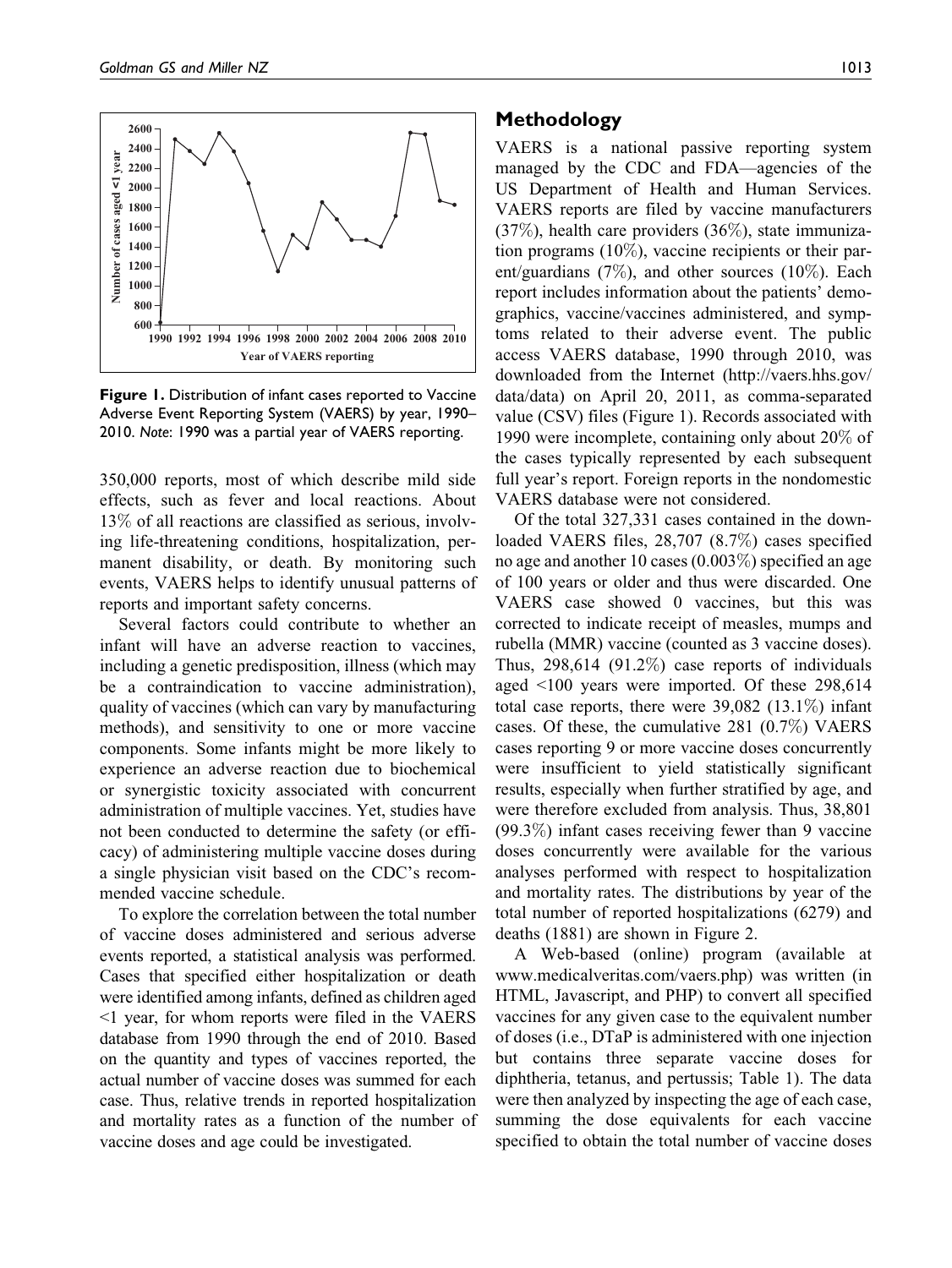

Figure 2. Distribution of infant cases reported as hospitalized or as a death to Vaccine Adverse Event Reporting System (VAERS) by year, 1990–2010. Note: 1990 was a partial year of VAERS reporting.

Table 1. Vaccine abbreviations as used in VAERS with the equivalent number of doses

| Vaccine             | Doses                   |
|---------------------|-------------------------|
| 6VAX-F              | 3                       |
| <b>ADEN</b>         | ı                       |
| <b>ANTH</b>         |                         |
| <b>BCG</b>          |                         |
| <b>CEE</b>          |                         |
| <b>CHOL</b>         | ı                       |
| <b>DPIPV</b>        | 3                       |
| <b>DPP</b>          | 3                       |
| DT                  | $\overline{2}$          |
| <b>DTaP</b>         | 3                       |
| <b>DTAPH</b>        | 4                       |
| <b>DTAPHEPBIP</b>   | 5                       |
| <b>DTAPIPV</b>      | 4                       |
| <b>DTAPIPVHIB</b>   | 5                       |
| <b>DTIPV</b>        | 3                       |
| <b>DTOX</b>         | $\overline{1}$          |
| <b>DTP</b>          | 3                       |
| <b>DTPHEP</b>       | 4                       |
| <b>DTPHIB</b>       | $\overline{\mathbf{4}}$ |
| <b>DTPIHI</b>       | 5                       |
| <b>DTPIPV</b>       | 4                       |
| <b>DTPPHIB</b>      | 5                       |
| <b>FLU</b>          | I                       |
| FLU(HINI)           |                         |
| FLU(10-11)          |                         |
| <b>FLUHD(10-11)</b> |                         |
| <b>FLUN</b>         |                         |
| FLUN(10-11)         |                         |
| FLUN(HINI)          |                         |
| H <sub>5N</sub>     |                         |
| <b>HBHEPB</b>       | 2                       |

|  |  | Table I. (continued) |  |
|--|--|----------------------|--|
|--|--|----------------------|--|

| Vaccine          | Doses                    |
|------------------|--------------------------|
| <b>HBPV</b>      | I                        |
| <b>HEP</b>       | I                        |
| <b>HEPA</b>      | $\mathsf I$              |
| <b>HEPAB</b>     | $\overline{2}$           |
| <b>HIBV</b>      | I                        |
| <b>HPV</b>       | I                        |
| HPV <sub>2</sub> | I                        |
| HPV4             | I                        |
| <b>IPV</b>       | I                        |
| JEV              | I                        |
| <b>JEVI</b>      | ı                        |
| <b>LYME</b>      | ı                        |
| <b>MEA</b>       | I                        |
| <b>MEN</b>       | ı                        |
| <b>MER</b>       | I                        |
| <b>MNC</b>       | I                        |
| <b>MNQ</b>       | I                        |
| MM               | $\mathbf 2$              |
| <b>MMR</b>       | 3                        |
| <b>MMRV</b>      | 4                        |
| MU               | $\overline{\phantom{a}}$ |
| <b>MUR</b>       | $\overline{2}$           |
| OPV              | I                        |
| <b>PER</b>       | $\mathsf I$              |
| <b>PLAGUE</b>    | I                        |
| <b>PNC</b>       | I                        |
| PNC13            | I                        |
| <b>PPV</b>       | I                        |
| <b>RAB</b>       | I                        |
| <b>ROT</b>       | I                        |
| <b>ROTHI</b>     | ı                        |
| ROTHB5           | I                        |
| <b>RUB</b>       | I                        |
| <b>RV</b>        | ı                        |
| <b>SMALL</b>     | ı                        |
| <b>SSEV</b>      | ı                        |
| <b>TBE</b>       | I                        |
| TD               | $\mathbf{c}$             |
| <b>TDAP</b>      | 3                        |
| <b>TTOX</b>      | I                        |
| <b>TYP</b>       | I                        |
| <b>VARCEL</b>    | I                        |
| <b>VARZOS</b>    | I                        |
| YF               | I                        |

VAERS: Vaccine Adverse Event Reporting System.

(1–8 doses) associated with each case. The hospitalization rate corresponding to each dose was computed by dividing the number of reported hospitalizations among infants for a given dose by the total number of VAERS reports received having that same given dose. The mortality rate was similarly computed, and

(continued)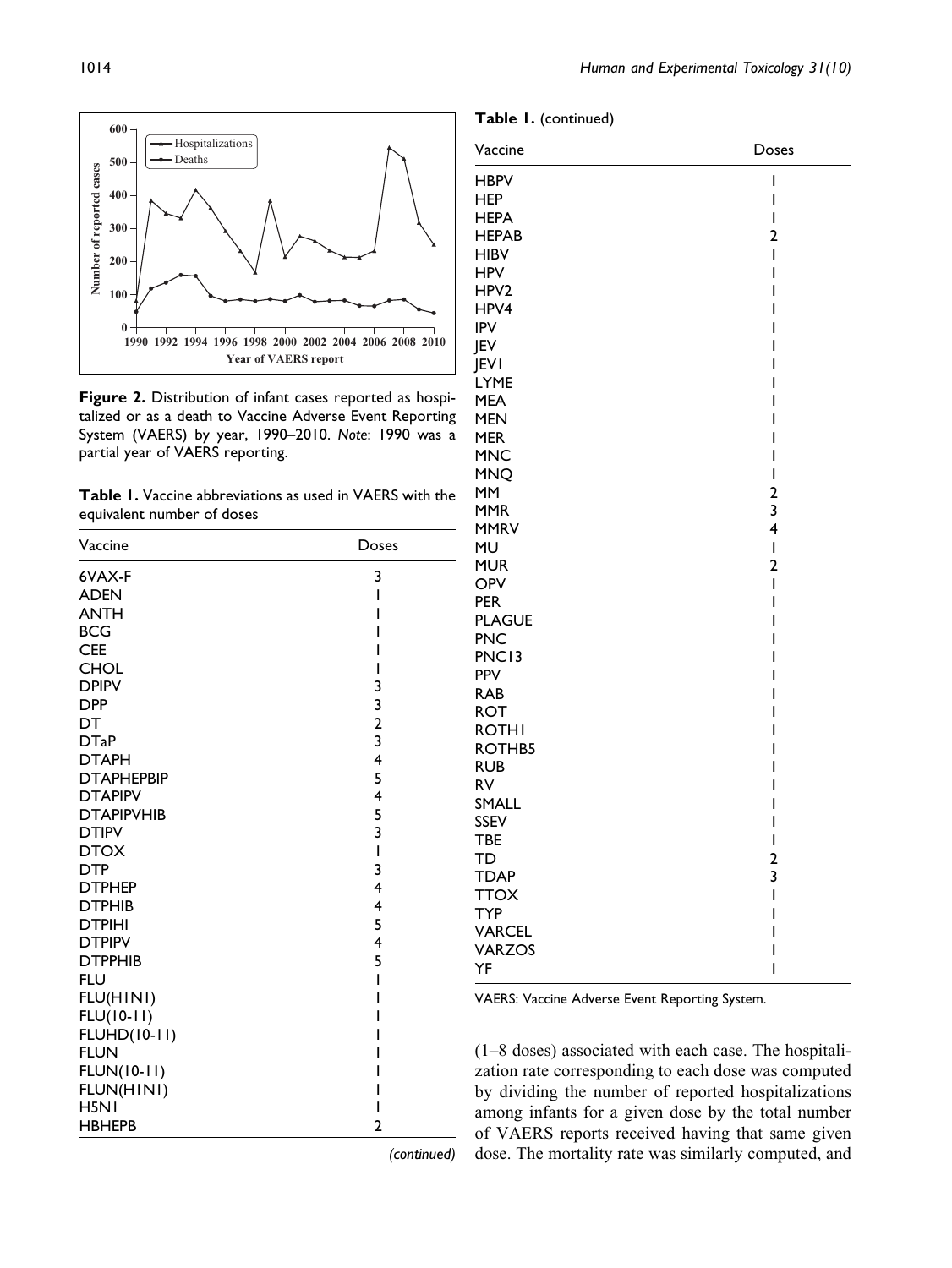



**Figure 3.** Hospitalization rate (%) versus the number of vaccine doses among infants, Vaccine Adverse Event Reporting System (VAERS), 1990–2010.

both hospitalization and mortality rates were multiplied by a factor of 100 to yield a percentage figure.

The linear regression line for hospitalization rates versus the number of vaccine doses and the coefficient of determination  $(r^2)$  were generated using GraphPad Prism, version 5.04 (GraphPad Software, San Diego, California, USA, www.graphpad.com). A similar procedure was used for hospitalization rates versus age and number of vaccine doses. Additionally, the  $F$  statistic and corresponding  $p$  value were computed to test whether each linear regression slope was statistically significantly nonzero. The 95% confidence intervals (CIs) reported for hospitalization and mortality rates are based on the Poisson distribution, which for large sample sizes approximates the normal distribution. A 2-way analysis of variance (ANOVA) was performed using factors of age (in 0.1-year increments) and number of vaccine doses (2–8 doses) to investigate the percentage of variance contributed by these factors.

## **Results**

Linear regression analysis of hospitalization rates as a function of (a) the number of reported vaccine doses and (b) patient age yielded a linear relationship with  $r^2 = 0.91$  and  $r^2 = 0.95$ , respectively (Figures 3 and 4). The hospitalization rate increased linearly from  $11.0\%$  (107 of 969) for 2 doses to 23.5% (661 of 2817) for 8 doses (Table 2), and decreased linearly from 20.1% (154 of 765) for children aged  $\leq 0.1$  year to 10.7% (86 of 801) for children aged 0.9 year (Table 3).



Figure 4. Hospitalization rate (%) versus age (in 0.1 year increments) among infants receiving 1–8 vaccine doses, Vaccine Adverse Event Reporting System (VAERS), 1990–2010.

When the outlier associated with the hospitalization rate for 1 dose is included, the linear correlation using 1–8 doses is weakened with a reduced coefficient of determination,  $r^2 = 0.57$  ( $F = 8.0; p < 0.03$ ).

A two-way ANOVA using the number of vaccine doses (2–8) and age, ranging from 0.1 to 0.9 years in 0.1 increments, was unproductive due to the too large an interaction between age and dose, particularly with those aged 0.6–0.9 years. When restricted to ages 0.1–0.5 years, the number of vaccine doses accounted for 85.3% of the total variation  $(F = 25.7, p \le 0.001)$ , the age factor was not significant at 1.4% ( $p = 0.64$ ), and the residual was 13.3%.

The rate ratio (RR) of the mortality rate for 5–8 vaccine doses to 1–4 vaccine doses is 1.5 (95% CI, 1.4–1.7), indicating that the mortality rate of  $3.6\%$ (95% CI, 3.2–3.9%) associated with low vaccine doses is statistically significantly lower than 5.4%  $(95\% \text{ CI}, 5.2-5.7\%)$  associated with higher vaccine doses (Table 4).

The RR of the mortality rate for children aged  $\leq$ 0.5 years to those aged 0.5–0.9 years is 3.0 (95%) CI, 2.6–3.4), indicating that the mortality rate of  $6.1\%$  (95% CI, 5.9–6.4%) associated with children aged  $\leq$ 0.5 is statistically significantly higher than 2.1% (95%) CI, 1.8–2.3%) associated with children aged 0.5–0.9 years (Table 5).

With respect to the  $\leq 1$  year age group, there were 3348 males hospitalized out of 20,174 reports, and 2831 females out of 17,630 reports, yielding hospitalization rates of  $16.6\%$  (95% CI, 16.1–17.1%) and 16.1% (95% CI, 15.5–16.6%), respectively. The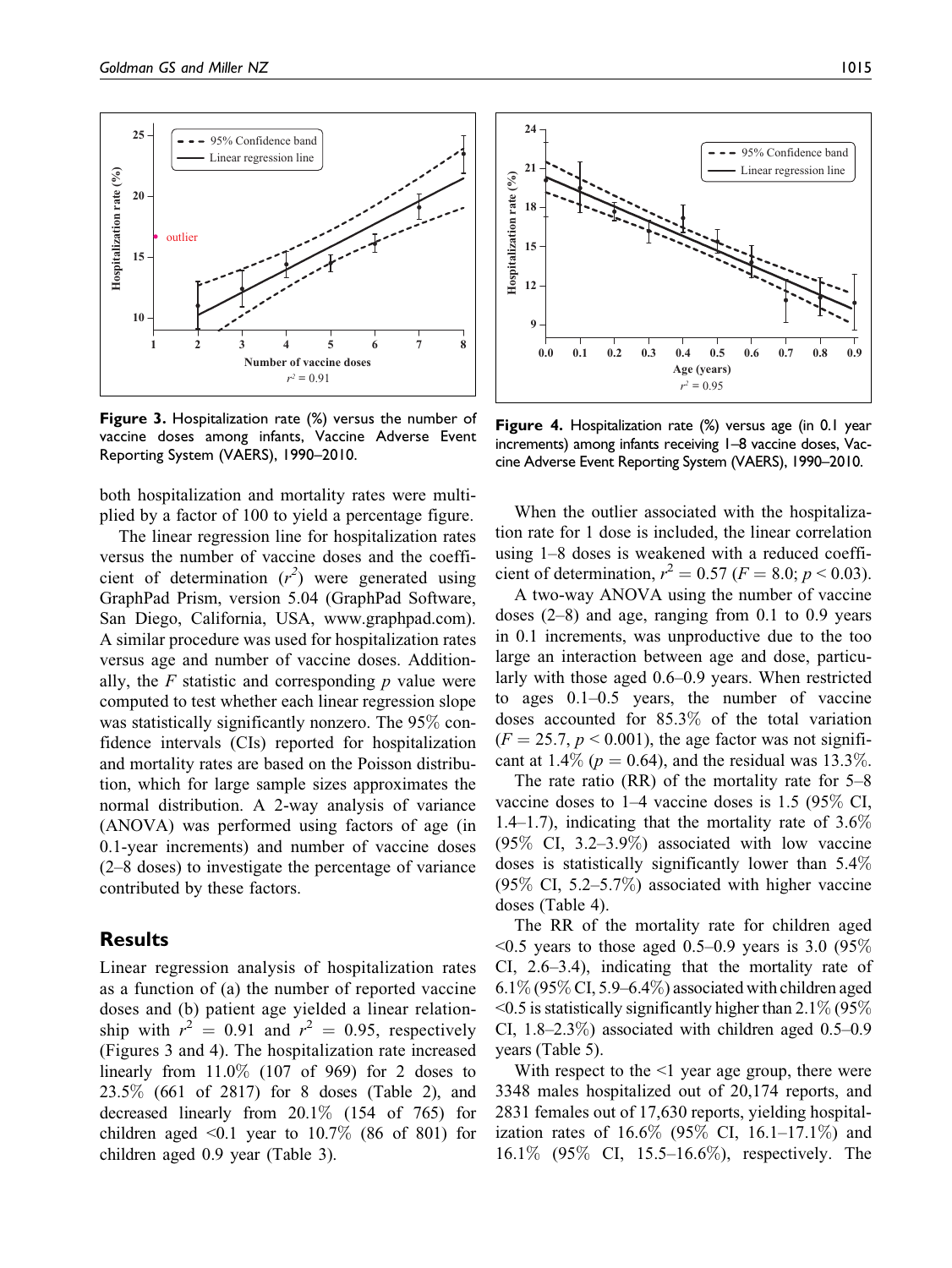| No. of vaccine doses      | Number reported<br>hospitalized | Total no. of<br>reports | Hospitalization<br>rate, % | 95% confidence<br>interval |
|---------------------------|---------------------------------|-------------------------|----------------------------|----------------------------|
| $\mathsf{I}^{\mathsf{a}}$ | 828                             | 5090                    | 16.3                       | $15.3 - 17.3$              |
| $\mathbf{2}$              | 107                             | 969                     | 11.0                       | $9.1 - 13.0$               |
| 3                         | 243                             | 1959                    | 12.4                       | $10.9 - 13.9$              |
| 4                         | 56 I                            | 3909                    | 14.4                       | $13.3 - 15.5$              |
| 5                         | 1463                            | 10, 114                 | 14.5                       | $13.8 - 15.2$              |
| 6                         | 1365                            | 8454                    | 16.1                       | $15.4 - 16.9$              |
| 7                         | 1051                            | 5489                    | 19.1                       | $18.1 - 20.2$              |
| 8                         | 661                             | 2817                    | 23.5                       | $21.9 - 25.0$              |
| Totals 1–8                | 6279                            | 38,801                  | 16.2                       | $15.8 - 16.5$              |

Table 2. Hospitalization rate (%), stratified by number of vaccine doses reported among infants, VAERS 1990–2010 database

VAERS: Vaccine Adverse Event Reporting System.

<sup>a</sup> One dose is considered an outlier for reasons given in the discussion section of the article.

| <b>Table 3.</b> Hospitalization rate (%) among infants receiving 1–8 reported vaccine doses, stratified by age (in 0.1 year |  |  |
|-----------------------------------------------------------------------------------------------------------------------------|--|--|
| increments), VAERS 1990–2010 database                                                                                       |  |  |

| Age (years)         | Number reported<br>hospitalized | Total no. of<br>reports | Hospitalization<br>rate, % | 95% confidence<br>interval |
|---------------------|---------------------------------|-------------------------|----------------------------|----------------------------|
| 0.0                 | 154                             | 765                     | 20.1                       | $17.3 - 23.0$              |
| 0.1                 | 308                             | 1576                    | 19.5                       | $17.6 - 21.5$              |
| 0.2                 | 2210                            | 12,476                  | 17.7                       | $17.0 - 18.4$              |
| 0.3                 | 1115                            | 6897                    | 16.2                       | $15.3 - 17.0$              |
| 0.4                 | 806                             | 4694                    | 17.2                       | $16.1 - 18.2$              |
| 0.5                 | 858                             | 5572                    | 15.4                       | $14.5 - 16.3$              |
| 0.6                 | 385                             | 2780                    | 13.8                       | $12.6 - 15.1$              |
| 0.7                 | 149                             | 1372                    | 10.9                       | $9.2 - 12.5$               |
| 0.8                 | 208                             | 1868                    | $  \cdot  $                | $9.7 - 12.6$               |
| 0.9                 | 86                              | 801                     | 10.7                       | $8.6 - 12.9$               |
| Totals aged <1 year | 6279                            | 38,801                  | 16.2                       | $15.8 - 16.5$              |

VAERS: Vaccine Adverse Event Reporting System.

|  |  |  |  | Table 4. Mortality rate (%) among infants, stratified by the number of vaccine doses, VAERS 1990–2010 database |  |  |  |
|--|--|--|--|----------------------------------------------------------------------------------------------------------------|--|--|--|
|--|--|--|--|----------------------------------------------------------------------------------------------------------------|--|--|--|

| Number of vaccine doses | Number of reported<br>deaths | Total no. of<br>reports | Mortality rate, %<br>(95% CI) |  |
|-------------------------|------------------------------|-------------------------|-------------------------------|--|
|                         | 197                          | 5090                    | $3.9(3.3-4.4)$                |  |
| $\overline{2}$          | 21                           | 969                     | $2.2$ (1.3-3.1)               |  |
| 3                       | 42                           | 1959                    | $2.1(1.5-2.8)$                |  |
| 4                       | 163                          | 3909                    | $4.2$ (3.5-4.8)               |  |
| Combined I-4            | 423                          | 11,927                  | $3.6(3.2 - 3.9)$              |  |
| 5                       | 523                          | 10, 114                 | $5.2(4.7-5.6)$                |  |
| 6                       | 490                          | 8454                    | $5.8(5.3-6.3)$                |  |
| 7                       | 320                          | 5489                    | $5.8(5.2 - 6.5)$              |  |
| 8                       | 125                          | 2817                    | $4.4(3.7-5.2)$                |  |
| Combined 5-8            | 1458                         | 26,874                  | $5.4(5.2 - 5.7)$              |  |
| Combined I-8            | 1881                         | 38,801                  | $4.9(4.6-5.1)$                |  |

VAERS: Vaccine Adverse Event Reporting System.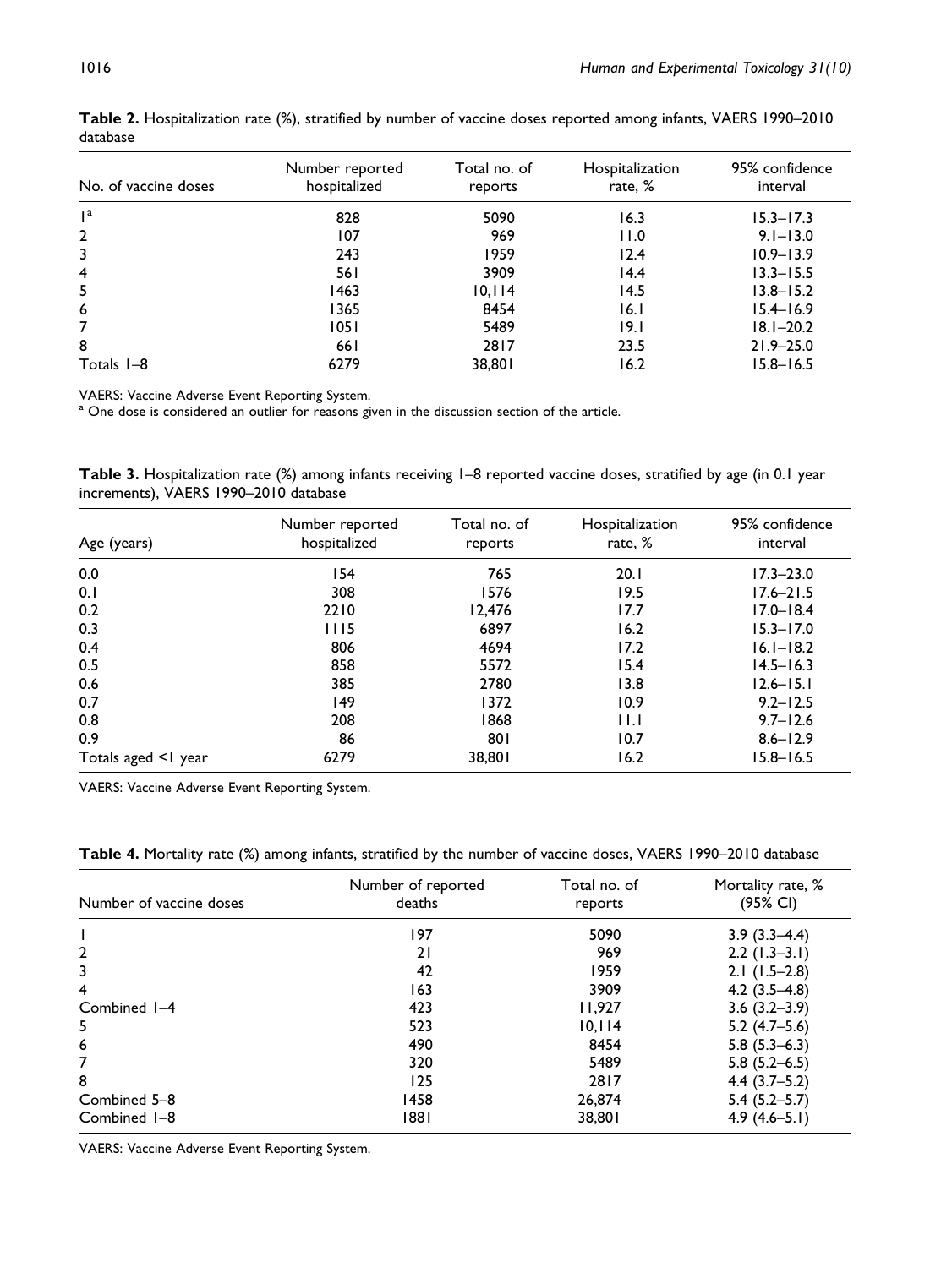| Case age (years) | Number of reported deaths | Total no. of reports | Mortality rate, % (95% CI) |
|------------------|---------------------------|----------------------|----------------------------|
| 0.0              | 55                        | 765                  | $7.2(5.4-9.0)$             |
| 0.1              | 144                       | 1576                 | $9.1(7.7-10.6)$            |
| 0.2              | 863                       | 12,476               | $6.9(6.5 - 7.4)$           |
| 0.3              | 355                       | 6897                 | 5.1 $(4.6 - 5.7)$          |
| 0.4              | 206                       | 4694                 | $4.4(3.8-5.0)$             |
| Combined <0.5    | 1623                      | 26,408               | 6.1 $(5.9-6.4)$            |
| 0.5              | 2                         | 5572                 | $2.2$ (1.8-2.6)            |
| 0.6              | 62                        | 2780                 | $2.2$ (1.7-2.8)            |
| 0.7              | 24                        | 1372                 | $1.7(1.1-2.4)$             |
| 0.8              | 34                        | 1868                 | $1.8(1.2 - 2.4)$           |
| 0.9              | 17                        | 801                  | $2.1$ (1.1–3.1)            |
| Combined 0.5-0.9 | 258                       | 12,393               | $2.1(1.8-2.3)$             |
| Combined <1      | 1881                      | 38,801               | 4.8 $(4.6-5.1)$            |

Table 5. Mortality rate (%), stratified by age (0 to <1 year), VAERS 1990–2010 database

VAERS: Vaccine Adverse Event Reporting System.

**Table 6.** Mortality rates (%) stratified by age (0 to <1 year) and gender, VAERS 1990–2010 database<sup>a</sup>

|                  |                           | Males                   | Females                       |                           |                         |                               |
|------------------|---------------------------|-------------------------|-------------------------------|---------------------------|-------------------------|-------------------------------|
| Case age (years) | No. of<br>reported deaths | Total no.<br>of reports | Mortality rate,<br>% (95% CI) | No. of<br>reported deaths | Total no.<br>of reports | Mortality rate,<br>% (95% CI) |
| 0.0              | 32                        | 406                     | 7.9                           | 22                        | 341                     | 6.5                           |
| 0.1              | 82                        | 786                     | 10.4                          | 59                        | 726                     | 8.1                           |
| 0.2              | 535                       | 6432                    | 8.3                           | 315                       | 5776                    | 5.5                           |
| 0.3              | 223                       | 3698                    | 6.0                           | 128                       | 2989                    | 4.3                           |
| 0.4              | 112                       | 2457                    | 4.6                           | 93                        | 2122                    | 4.4                           |
| Combined <0.5    | 984                       | 13,779                  | $7.1(6.7-7.6)$                | 617                       | 11,954                  | $5.2(4.8-5.6)$                |
| 0.5              | 75                        | 2918                    | 2.6                           | 46                        | 2503                    | $\overline{1.8}$              |
| 0.6              | 33                        | 1411                    | 2.3                           | 29                        | 1297                    | 2.2                           |
| 0.7              | 15                        | 711                     | $2.2\phantom{0}$              | 8                         | 630                     | $\overline{1.3}$              |
| 0.8              | 16                        | 963                     | 1.7                           | 16                        | 857                     | l.9                           |
| 0.9              | 10                        | 392                     | 2.6                           |                           | 389                     | $\overline{8}$ .              |
| Combined 0.5-0.9 | 149                       | 6395                    | $2.3(2.0-2.7)$                | 106                       | 5676                    | $1.9(1.5-2.2)$                |
| Combined <1      | 1133                      | 20,174                  | $5.6(5.3 - 5.9)$              | 723                       | 17,630                  | 4.1 $(3.8-4.4)$               |

VAERS: Vaccine Adverse Event Reporting System.

<sup>a</sup> The total number of males and females in Table 6 is lower than that shown in Table 3, which includes cases where gender was not specified.

male-to-female RR of 1.03 (95% CI, 0.98–1.08) is not statistically significant.

The 1133 reported male deaths out of a total of 20,174 male cases and 723 reported female deaths out of 17,630 female cases yield mortality rates of 5.6% (95% CI, 5.3–5.9%) and 4.1% (95% CI, 3.8–4.4%), respectively. The male-to-female mortality RR of 1.4 (95% CI, 1.3–1.5) is statistically significant (Table 6).

When stratified by year, there was no correlation in hospitalization rates  $(r^2 = 0.03)$  and a weak correlation in mortality rates ( $r^2 = 0.40$ ) during the studied time

period, 1990–2010. The mean hospitalization rates in VAERS for the period 1990–2000 and 2001–2010 were 15.8% (3219 of 20,377) and 16.6% (3060 of 18,424), respectively. The RR is 0.95 (95% CI, 0.91–1.00), indicating a slightly lower mean hospitalization rate in VAERS for 1990–2000 relative to 2001–2010. The mean mortality rates in VAERS for the periods 1990– 2000 and 2001–2010 were 5.6% (1135 of 20,377) and 4.0% (746 of 18,424), respectively. The RR is 1.38  $(95\% \text{ CI}, 1.25-1.51)$ , indicating a statistically significant higher mean mortality rate in VAERS for 1990– 2000 relative to 2001–2010.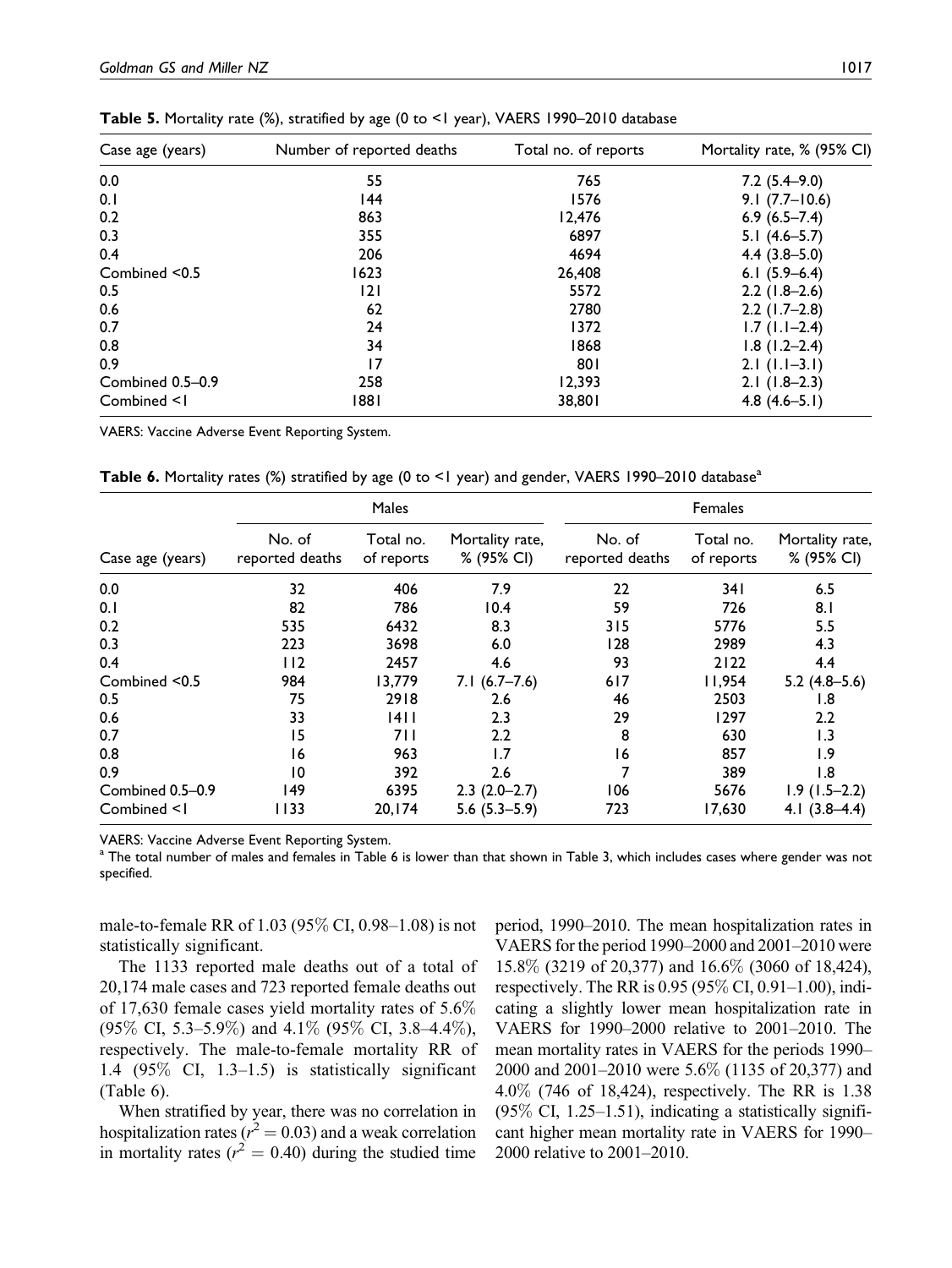## **Discussion**

In 1990, infants received a total of 15 vaccine doses prior to their first year of life: 3 DPT injections (9 vaccine doses), 3 polio, and 3 Hib vaccines—5 vaccine doses at 2, 4, and 6 months of age. By 2007, the CDC recommended 26 vaccine doses for infants: 3 DTaP, 3 polio, 3 Hib, 3 hepatitis B, 3 pneumococcal, 3 rotavirus, and 2 influenza vaccines. While each childhood vaccine has individually undergone clinical trials to assess safety, studies have not been conducted to determine the safety (or efficacy) of combining vaccines during a single physician visit as recommended by CDC guidelines. For example, 2-, 4-, and 6-monthold infants are expected to receive vaccines for polio, hepatitis B, diphtheria, tetanus, pertussis, rotavirus, Haemophilus influenzae type B, and pneumococcal, all during a single well-baby visit—even though this combination of 8 vaccine doses was never tested in clinical trials.

An article written by Guess, representing a vaccine manufacturer, claimed that it is ''impractical to conduct preapproval studies of all combinations [of vaccines] in clinical practice."<sup>1</sup> However, a recent study by Miller and Goldman found that among the developed nations, infant mortality increased with an increase in the number of vaccine doses.<sup>2</sup> Similar associations have also been found with respect to other serious adverse outcomes. Delong reported that the higher the proportion of children receiving recommended vaccinations, the higher the prevalence of autism or speech and language impairment. $3 A CDC$ report on mixed exposures to chemical substances and other stressors, including prescribed pharmaceuticals, found that they may produce "increased or unexpected deleterious health effects.'' In addition, ''exposures to mixed stressors can produce health consequences that are additive, synergistic, antagonistic, or can potentiate the response expected from individual component exposures.''<sup>4</sup> Administering six, seven, or eight vaccine doses to an infant during a single physician visit may certainly be more convenient for parents—rather than making additional trips to the doctor's office—but evidence of a positive association between infant adverse reactions and the number of vaccine doses administered confirms that vaccine safety must remain the highest priority.

## Single-dose outlier

There are several possible explanations why the hospitalization rate corresponding to one dose is an outlier and therefore excluded from the linear regression analysis:

- 1. The distribution of cases aged  $\leq 1$  year is disproportionately highest among the youngest infant age 0 to 0.1 years with 273 hospitalizations  $(24.4\%)$  reported out of the total of 1115 VAERS reports in that narrow age range. Infants who receive one dose either as a newborn or as a neonate are predisposed to more hospitalizations and deaths than older infants.<sup>5</sup>
- 2. A disproportionate number of hospitalizations were due to the administration of the at-birth dose of the hepatitis B vaccination: 809 (73%) of the 1115 VAERS cases reported the receipt of hepatitis B vaccine; 242 (30%) of these 809 were reported as hospitalized. Several studies provide evidence of correlations between hepatitis B vaccination and serious adverse reactions, including pediatric multiple sclerosis.<sup> $6-12$ </sup> Thus, the newborn dose of hepatitis B vaccine, administered at a time when the immune system is most immature, may be contributing to increased vulnerability to serious adverse reactions causing disproportionately high rates of hospitalizations during the neonatal period.
- 3. Infants who were sensitive to their first vaccine might have been urged by the child's physician or concerned family members to avoid subsequent vaccines, especially multiple doses administered concomitantly.
- 4. Physicians might have failed to report that two or more doses were actually given.

## Accuracy of reports

VAERS is a passive surveillance system, and the large number of reports to VAERS increases the likelihood that some reports may not be adequately checked for accuracy, especially the less serious ones. Some reports to VAERS do not include full medical record documentation and may contain errors. The VAERS forms often have missing or incorrect data, including age, sex, vaccines administered, and adverse events.

## **Overreporting**

Anyone can file a VAERS report regardless of a true cause-and-effect relationship between the administration of a vaccine and an adverse event that succeeds it. Thus, some reports are likely to be unrelated to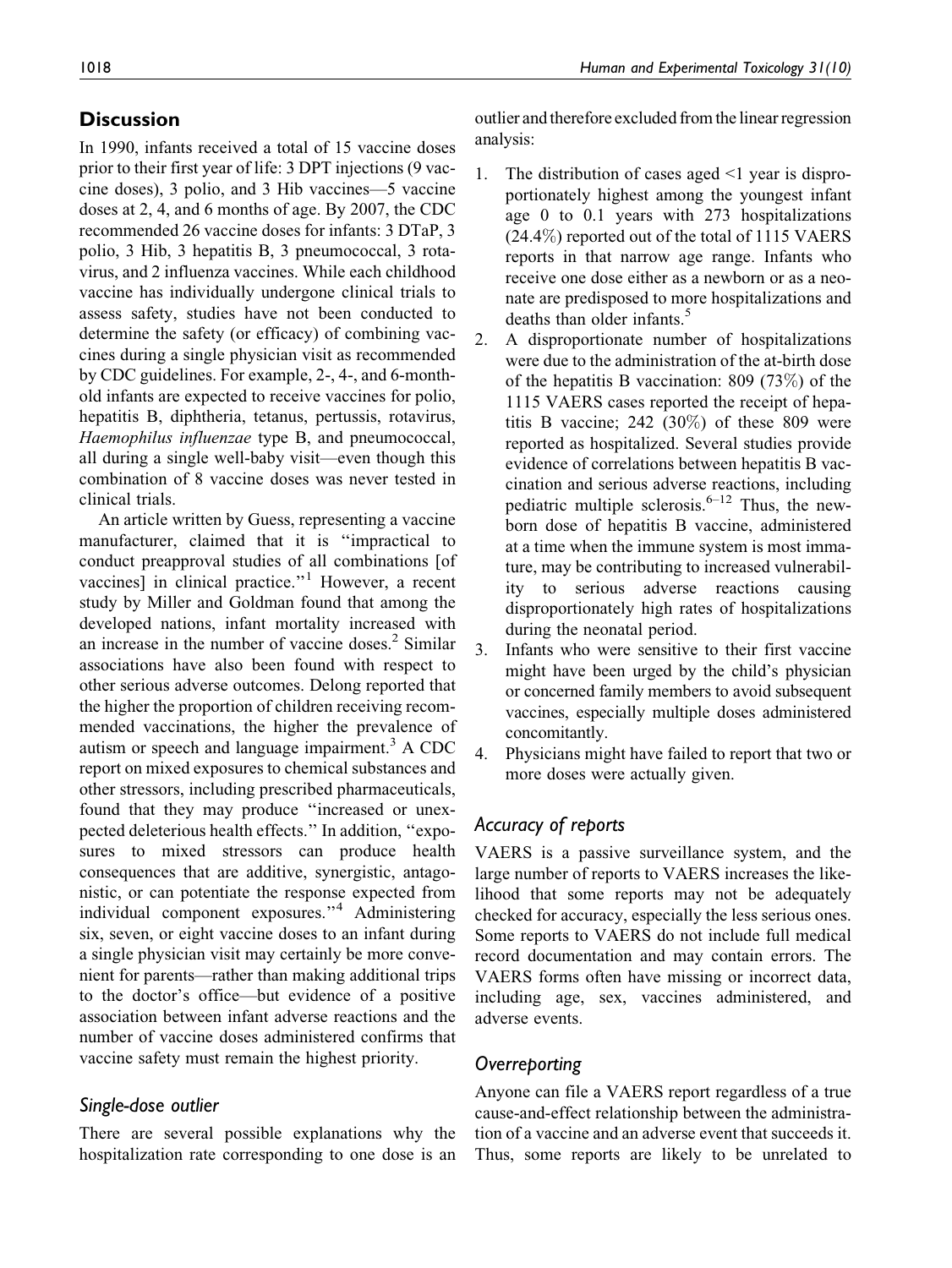vaccinations. In addition, erroneous diagnoses may cause some adverse events in the VAERS database to be inaccurate descriptions of the event that occurred. For example, a seizure may be reported as a simple case of fainting and vice versa.

For limited periods of time (with specific starting and stopping points), the FDA required a select group of physicians and vaccine manufacturers to participate in 'phase 4' postmarketing, active surveillance of possible adverse vaccine reactions, resulting in temporary spikes of reported VAERS cases. Such mandatory reporting often follows the release of a new vaccine and changes to the recommended childhood immunization schedule. Some of the variations in annual reported cases (Figures 1 and 2) are due to these factors.

### Underreporting

Since VAERS is a passive system, it is inherently subject to underreporting. For example, a confidential study conducted by Connaught Laboratories, a vaccine manufacturer, indicated that ''a fifty-fold underreporting of adverse events" is likely.<sup>13</sup> According to David Kessler, former commissioner of the FDA, ''only about one percent of serious events [adverse drug reactions] are reported.''14 Less serious vaccine adverse events (e.g., swelling, fever, or redness at the vaccination site) are more underreported than more serious vaccine adverse events (e.g., hospitalizations and death).<sup>15</sup> The current analysis made no attempt to quantify underreporting due to age, type of adverse event, or other factor since only relative trends were utilized.

According to Ottaviani et al., 'Any case of sudden unexpected death occurring ... in infancy, especially soon after a vaccination, should always undergo a full necropsy study,' otherwise a true association between vaccination and death may escape detection.<sup>16</sup> A recent study by Kuhnert et al. demonstrated a 16-fold increase in unexplained sudden unexpected death after the fourth dose of a penta- (5-in-1) or hexavalent (6-in-1) vaccine.<sup>17</sup> Similarly, Zinka et al. reported 6 cases of sudden infant death syndrome that occurred within 48 hours following the administration of a hexavalent vaccine. At postmortal examination, these cases showed ''unusual findings in the brain'' that appeared compatible with an association between hexavalent vaccination and sudden infant death syndrome.<sup>18</sup> These examples provide additional evidence that cases of vaccine-related mortality are likely underreported in VAERS.

The methodological limitations inherent to the VAERS database are discussed in detail in other studies.<sup>19–21</sup> The correlation of increasing hospitalizations and deaths with increasing number of vaccine doses is based solely on the number of vaccine doses associated with each VAERS case report, without differentiating between the types or composition of vaccines administered. Common vaccine substances include antigens (attenuated viruses, bacteria, and toxoids), preservatives (thimerosal, benzethonium chloride, 2-phenoxyethanol, and phenol), adjuvants (aluminum salts), additives (ammonium sulfate, glycerin, sodium borate, polysorbate 80, hydrochloric acid, sodium hydroxide, and potassium chloride), stabilizers (fetal bovine serum, monosodium glutamate, human serum albumin, and porcine gelatin), antibiotics (neomycin, streptomycin, and polymyxin B), and inactivating chemicals (formalin, glutaraldehyde, and polyoxyethylene). For the purposes of this study, all vaccine doses were equally weighted.

Approximately 85% of the variation in mean hospitalization rates for children aged 0.1–0.5 years was accounted for on the basis of the number of vaccine doses. If the quantity and severity of adverse vaccine events is, in fact, related to the accumulated total number of vaccine doses, then methodology that includes the complete age-specific vaccination history of the patient might enhance the analysis. Furthermore, while vaccines may appear to be the causal factor leading to adverse vaccine events, other underlying patient medical conditions, including latent mitochondrial disease or vitamin deficiencies, may ultimately play a role. Some reports have postulated that environmental factors, including vaccine administration, can trigger an adverse reaction due to its various components or agents that deplete body resources and/or cause immune insults.<sup>22–24</sup>

Unfortunately, VAERS does not provide information regarding background incidence of adverse events in the general population nor does it provide historical information such as the age-specific vaccine doses actually administered to the patient. These methodological limitations require supplementary information from vaccine manufacturers that is often proprietary, or novel approaches to handling VAERS data. Thus, in our analysis the total number of VAERS reports used in the rate calculations serves as a surrogate denominator that is proportionately related to the actual number of vaccine doses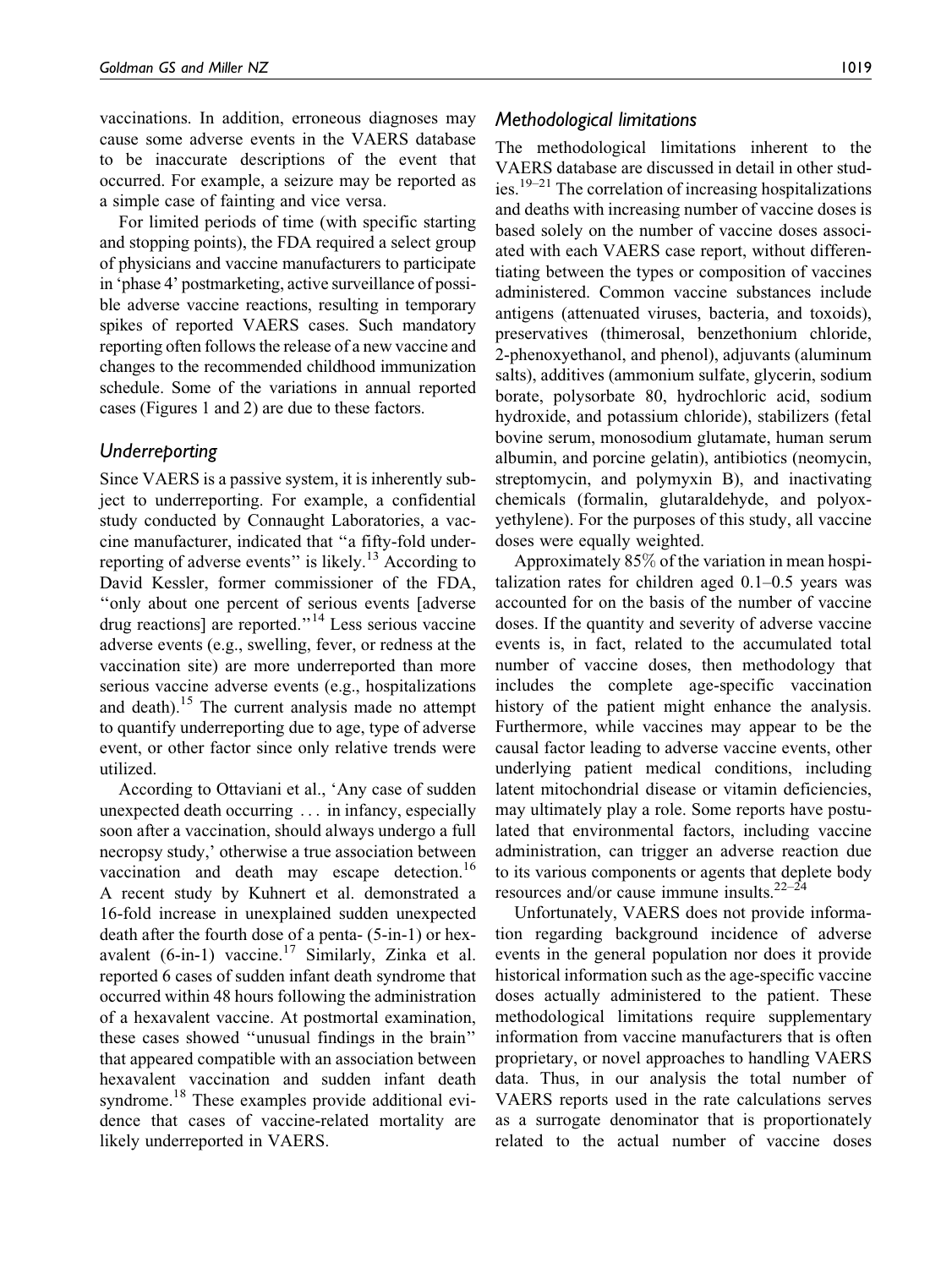distributed or administered.<sup>25</sup> The 1.5 male-to-female ratio demonstrated in cases of sudden infant death syndrome reported in other studies<sup>26,27</sup> closely compares with the  $1.4$  (95% CI, 1.3–1.5) ratio demonstrated in VAERS among infants. This correspondence with other studies is a strong evidence that the total number of adverse events reported to VAERS, used in the denominator of the rate calculations, credibly reflects the number of vaccine doses administered.

## Conclusion

VAERS is one of the largest databases containing adverse reactions reported in temporal association with vaccination. While some adverse events that are reported to VAERS may be unrelated to the recent vaccination, the VAERS database is an important postmarketing safety surveillance tool that is periodically analyzed by the CDC, FDA, and other vaccine researchers to discover potentially adverse vaccination trends. Using linear regression, several statistically significant trends were derived from the VAERS database: (a) a positive correlation between hospitalization rates and the number of vaccine doses  $(r^2 = 0.91)$ ; (b) a negative correlation between hospitalization rates and age ( $r^2 = 0.95$ ); (c) an increased mortality rate associated with 5–8 vaccines relative to 1–4 vaccines; (d) a decreased mortality rate associated with children aged  $0.5$  to  $\leq 1$  year relative to those aged  $\leq 0.5$  year; and (e) a 1.4 male-tofemale infant mortality ratio. These trends not only have a biological plausibility but are supported by evidence from case reports, case series, and other studies using entirely different methodologies and specific population cohorts.

Studies have not been conducted to determine the safety (or efficacy) of administering multiple vaccine doses in a variety of combinations as recommended by CDC guidelines. Our findings show a positive correlation between the number of vaccine doses administered and the percentage of hospitalizations and deaths reported to VAERS. In addition, younger infants were significantly more likely than older infants to be hospitalized or die after receiving vaccines. Since vaccines are administered to millions of infants every year, it is imperative that health authorities have scientific data from synergistic toxicity studies on all combinations of vaccines that infants are likely to receive; universal vaccine recommendations must be supported by such studies.

Adverse reaction trends detected in VAERS have important implications for vaccine recipients and health care providers. Finding ways to increase vaccine safety should be the highest priority. Further inspection of potential correlations between increasing vaccine doses, hospitalizations, and death is essential. Health care policy makers have an obligation to determine whether immunization schedules are achieving their desired goals.

### Conflict of Interest Statement

Neil Z Miller is associated with the 'Think Twice Global Vaccine Institute'.

#### Acknowledgements

The authors wish to thank Walter Schumm, PhD, and Paul G King, PhD, for their evaluations.

#### Funding

This work is funded by the National Vaccine Information Center (NVIC) who donated \$2,500 towards the SAGE Choice Open Access fee for this article.

#### **References**

- 1. Guess HA. Combination vaccines: issues in evaluation of effectiveness and safety. Epidemiol Rev 1999; 21(1): 93.
- 2. Miller NZ and Goldman GS. Infant mortality rates regressed against number of vaccine doses routinely given: is there a biochemical or synergistic toxicity? Hum Exp Toxicol 2011; 30(9): 1420–1428.
- 3. Delong G. A positive association found between autism prevalence and childhood vaccination uptake across the U.S. population. *J Toxicol Environ Health A* 2011; 74(14): 903–916.
- 4. Castranova V, Graham J, Hearl F, Herrick R, Hertzberg R, Hoover MD, et al. Mixed exposures research agenda: a report by the NORA Mixed Exposures Team. Department of Health and Human Services (DHHS), Centers for Disease Control and Prevention (CDC), National Institute for Occupational Safety and Health (NIOSH); DHHS (NIOSH) 2004. December 2005. p.106:vi.
- 5. Oestergaard MZ, Inoue M, Yoshida S, Mahanani WR, Gore FM, Cousens S, et al. Neonatal mortality levels for 193 countries in 2009 with trends since 1990: a systematic analysis of progress, projections, and priorities. PLoS Med 2011; 8(8): e1001080.
- 6. Gran B, Bielekova B, McFarland HF and Martin R. Development of multiple sclerosis after hepatitis B vaccination. Neurology 2000; 54(suppl 3): A164.